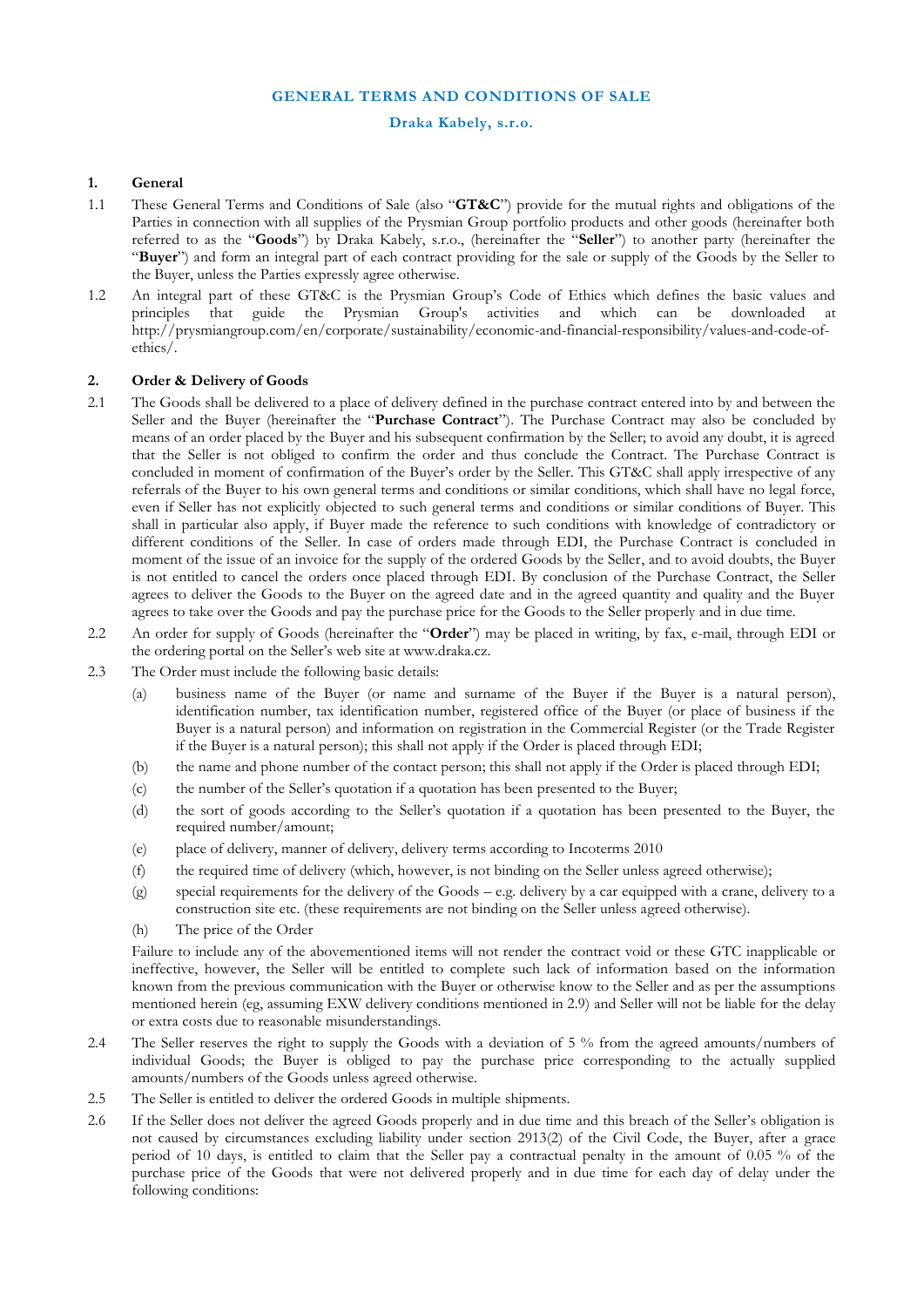- (a) the amount of the contractual penalty may not exceed 10 % of the purchase price of the Goods that were not delivered properly and in due time (this cap will be applicable in any case, even if another liquidated damage is explicitly accepted by the Seller without a cap or with another cap);
- (b) the Buyer is not entitled to terminate the contract or claim compensation for any damage caused by breach of obligations of the Seller that is subject to a contractual penalty, even if such exceeds the penalty.
- 2.7 The Buyer is not entitled to cancel Orders that have already been confirmed and based on which a Purchase Contract has been concluded as well as to make changes to the Order without the Seller's consent. If, after the conclusion of the Purchase Contract and without the Seller's consent, the Buyer cancels or changes his Order based on which a Purchase Contract has been executed, the Seller will be entitled to claim compensation for all costs that incurred in connection with the cancelled supply, including overhead costs and any costs related to the cancelled supply. In such a case, the Seller shall also be entitled to claim that the Buyer pay a lump-sum fee in the amount of 10 % of the total agreed price of the supply.
- 2.8 If the Seller does not accept the Buyer's requirements listed in article 2.3 (f) or (g) made in the Order, he shall notify the Buyer of this and provide an alternative proposal. Unless the Buyer rejects the Seller's alternative proposal without undue delay, it is deemed that the Buyer agrees with the Seller's proposal.
- 2.9 Unless the Parties expressly agree on delivery terms in an individual case, the EXW warehouse of Draka Kabely, s.r.o., Třebíčská 777/99, Velké Meziříčí Incoterms® 2010 (hereinafter "**EXW**") delivery terms will apply to the delivery of the Goods.
- 2.10 In case of delayed delivery attributable to the Buyer, the Seller shall be entitled to invoice the payment due at delivery and the warranty period shall commence as if delivery had taken place on the initially agreed upon delivery date. In addition, the Buyer shall pay the Seller resulting storage and hedging and financing costs of the metal content of the Goods incurred in connection with the postponement of the delivery date.
- 2.11 Except as may be otherwise specified in any contract or purchase order which may be formed subsequent to the issuance of the Seller's quotation, the Buyer shall provide and maintain Transit Insurance, with coverage for the full value of the Shipment(s). Insurance deductibles, if any, shall be borne by Buyer.
- 2.12 The risk of damage to the goods will pass to the Buyer as of the date of the delivery as per the relevant Incoterms 2010. Buyer shall be responsible for the licences, permits and the likes to be obtained from the authorities.

# **3. Prices & Payment Terms**

- 3.1 Unless expressly agreed otherwise, the mutually agreed price is in EUR and does not include VAT, import charge and the likes. The Buyer is obliged to pay mutually agreed price, value added tax in the statutory amount and related charges (hereinafter the "**Price of the Supply**") to the Seller by means of a wire transfer to the bank account given in the invoice. The payment is deemed effected as of the day of crediting the appropriate amount to the Seller's account.
- 3.2 Unless expressly agreed otherwise, the Price of the Supply is payable before shipment, and under no circumstances is the Seller obliged to ship the Goods before it receives payment of the Price of the Supply.
- 3.3 The Buyer's delay with the payment of the Price of the Supply or any part thereof is deemed a material breach of his obligations under the Purchase Contract. In that case, the Seller is entitled to withdraw partially or entirely from the Contract (in compliance with section 2002 of the Civil Code). Seller is also entitled to withdraw from the Contract should Buyer becomes insolvent, stops payments to its Creditors or an insolvency petition has been filed against it. By virtue of withdrawal from the Contract, the Seller will be entitled to the following options, of which Seller can decide to enjoy one option for one part of the order and the other option for another part at his discretion:

a) claiming of the return of the delivered Goods and packagings and to compensation for any damage incurred due to withdrawal, including overhead costs. In such a case, the Seller shall also be entitled to claim that the Buyer pay a lump-sum fee in the amount of 10 % of the total agreed price of the supply

b) claiming of the invoiced amount for the already shipped goods together with the default interest mentioned under 3.4 (a) accrued as of the date of the withdrawal.

- 3.4 If the Buyer is in delay with any pecuniary performance towards the Seller, the Seller shall also be entitled to without withdrawing-:
	- (a) demand the payment of default interest in the amount of 0.05 % of the outstanding amount for each day of delay;
	- (b) withhold any supplies of Goods to the Buyer including those already confirmed by the Seller.
	- At any time during the delay Seller can decide to withdraw.
- 3.5 If it becomes obvious after conclusion of the Purchase Contract that the Buyer will not pay the Price of the Supply or any part thereof properly and in due time, the Seller shall be entitled to demand that the Price of the Supply be fully paid before the supply of the Goods; in that case, the Seller shall be entitled to withhold the supply until the demanded amount is paid; this shall also apply to supplies already confirmed by the Seller. In such a case, for the goods already delivered, but not yet paid because the price is not due yet, Seller shall be entitled to withdraw from the contract and claim for the return of the goods.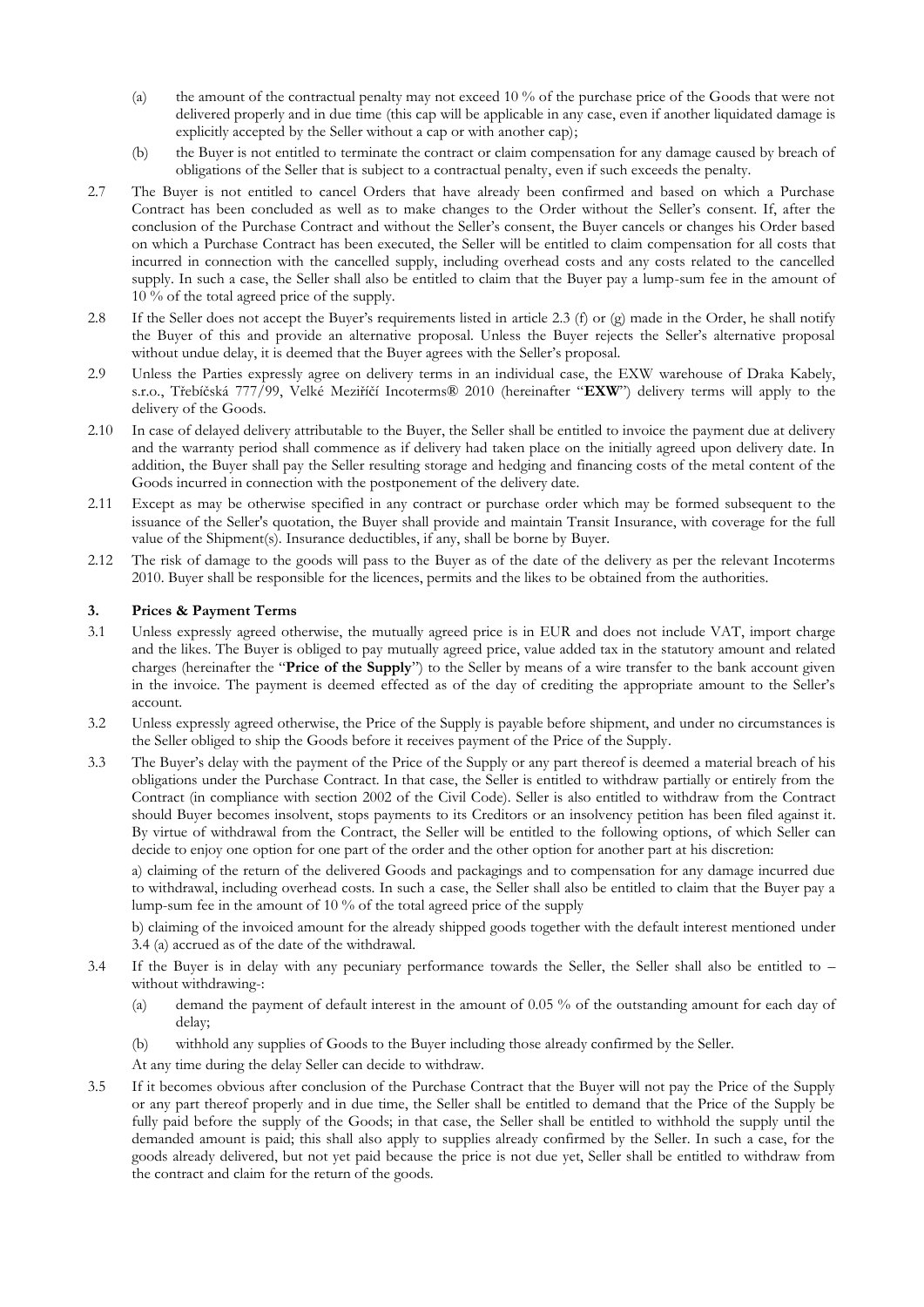- 3.6 Payments made by the Buyer shall first be used to settle the accessions of the Buyer's due payables and only then to settle the principal amount, regardless of the Buyer's designation or marking of the payments. If the Buyer has multiple due payables, the payments shall first be used to settle the accessions of all due payables and only after the payment of all accessions, where the accessions of the payables with the earliest maturity shall be settled first.
- 3.7 The Buyer is not entitled to unilaterally postpone the maturity of any pecuniary performances to which an obligation has arisen to the Buyer under a Purchase Contract.
- 3.8 Without prior written consent of the Seller, the Buyer is not entitled to withhold, assign or set off any receivables from the Seller against the Seller's receivables following from a Purchase Contract.
- 3.9 The Buyer is not entitled to exercise retention right in respect of the Goods, packagings or any other items owned by the Seller or items owned by a third party that are to be handed over to the Seller.
- 3.10 To avoid doubt, the provisions of articles 3.7. to 3.9. also apply if a legitimate claim against the Seller has arisen by the Buyer due to defects of the supplied Goods.

# **4. Packagings**

- 4.1 On each packaging, the length of the given Goods must be indicated in order to determine the amount/number of the delivered Goods. The actual length of the Goods may differ from the length given on the packaging by a maximum of 1 %.
- 4.2 The Buyer is entitled to resell to the Seller packagings in respect of the Seller indicates the possibility of repurchase in the Price List (in particular drums and EUR-pallets) under the following conditions:
	- (a) The Buyer is obliged to notify the Seller of his intention to resell the packagings by means of an e-mail sent to drumreturn.cz@prysmiangroup.cz not later than 5 days before the intended date of handover of the packagings to the Seller.
	- (b) The packagings must not be damaged. The place and time decisive for the assessment of the state of the packagings is their takeover by the Seller's personnel in the Seller's warehouse.
	- (c) Within 5 days of the takeover of the returned packagings, the Seller shall notify the Buyer of how many of the packagings meet the conditions for repurchase.
	- (d) The Seller shall store packagings not meeting the conditions for repurchase for the period of 10 days of their takeover under paragraph (a) of this article. The Seller reserves the right to destroy packagings that the Buyer fails to collect and remove at his own expense within the said 10-day period; in that case, the Buyer is not entitled to compensation for any part of the price of the destroyed packagings.
	- (e) Unless expressly agreed otherwise, the Buyer is responsible for the transport of the packagings to the Seller's warehouse, which shall he carry out at his own expense.
	- (f) If the Seller transports other Goods to the Buyer of if trucks of a carrier engaged by the Seller with unused capacity pass the Buyer's warehouse on their way to the Seller's warehouse, the Buyer may request the transport of the packagings from his warehouse to the Seller's warehouse. The Buyer is not legally entitled to the transport of packagings under the previous sentence; this depends solely on the Seller whether he grants the request. The risk of damage to the packagings passes to the Seller upon takeover of the packagings by the Seller's personnel in the Seller's warehouse.
	- (g) Repurchase prices of the packagings are stipulated in the Price List.
	- (h) The maturity period of invoices for returned packagings is identical with the maturity period of invoices for Goods supplied by the Seller to the Buyer.
	- (i) Detailed criteria for the assessment of damage to packagings are published on the Seller's web site at www.draka.cz.
- 4.3 Safety materials used for transport of the Goods (e.g. prisms) remain the property of the Seller and the Buyer is obliged to return them to the Seller.

# **5. Liability for Defects; Liability for Damage**

- 5.1 Unless expressly stated otherwise, the Seller provides warranty for the period of 24 months of the delivery of the Goods (hereinafter the "**Warranty Period**"). The Seller warrants that until the end of the Warranty Period, the supplied Goods shall maintain their expressly agreed or common properties (the Seller does not warrant that the Goods will be of top quality or fit for the given purpose or that they will have properties not expressly agreed). In case of repair or replacement, the Seller provides a warranty for the repaired or replaced Goods for the period of 24 months of the repair or replacement; however, the aggregate warranty period shall not exceed 10 years of the first delivery.
- 5.2 The Seller's liability for defects of the Goods or related damage shall not apply to defects and damage caused by common wear and tear, by external causes or third parties without the Seller's fault, in particular by tampering with Goods, unprofessional handling, use for purposes other than those for which the Goods were designed, and improper storage.
- 5.3 The Seller is not liable for defects that the Buyer claims after the expiry of the warranty period even if these demonstrably occurred during the warranty period.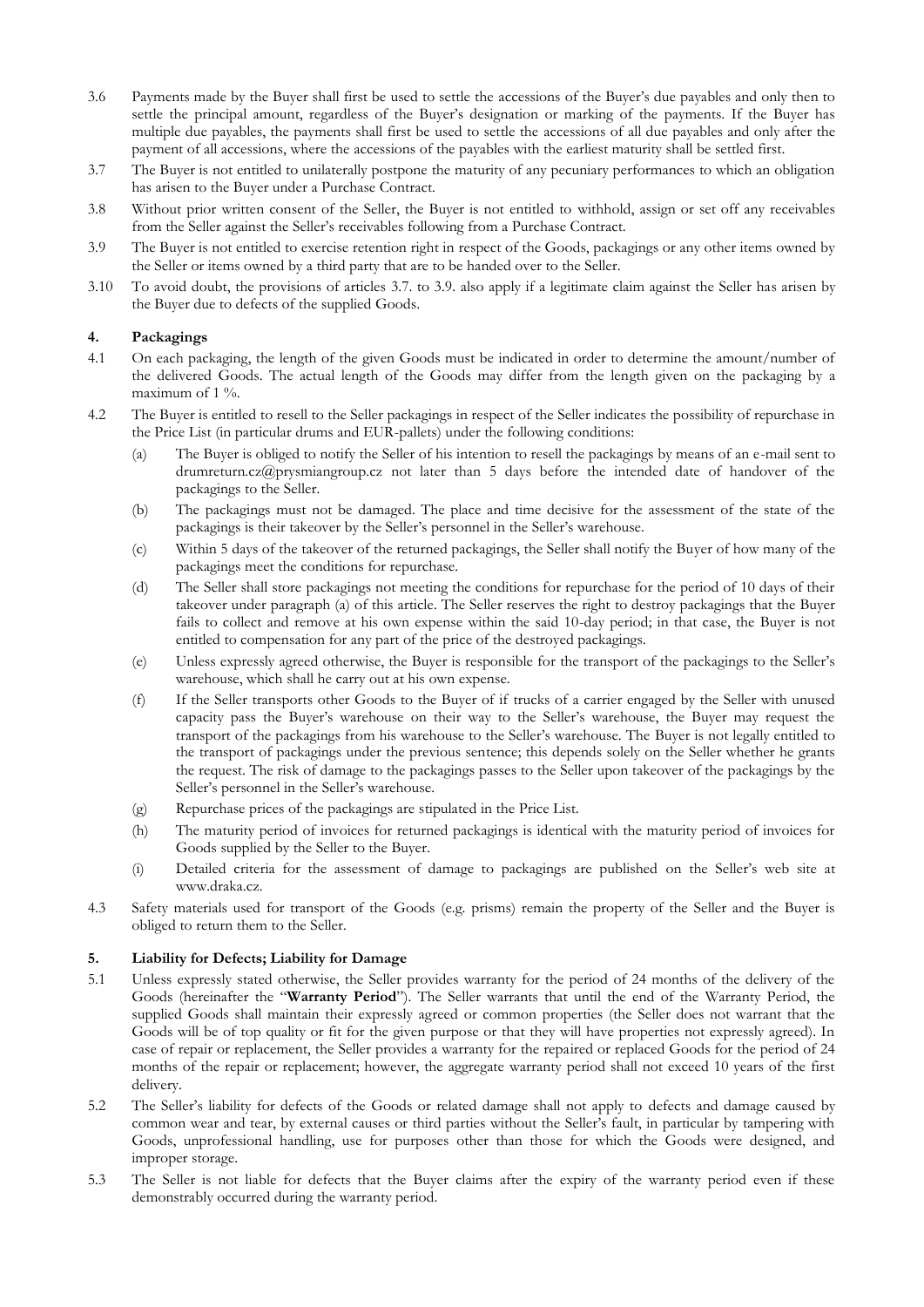- 5.4 The Buyer is obliged to inform the Seller of any defects of the Goods in writing or by means of an e-mail (hereinafter also a "**Complaint**") without unnecessary delay, but not later than within 7 days of the discovery of the defect in question.
- 5.5 The Buyer is obliged to inspect the Goods as soon as possible after delivery and make a Complaint related to defects discovered during the inspection within 5 days of the delivery of the Goods to the agreed place of delivery; if the Buyer fails to make a Complaint in respect of defects that can be discovered during the inspection with the use of professional care (especially defects in the type and declared number/amount) within this deadline, the Buyer's claims following from these defects expire.
- 5.6 In case of Complaint related to defects of Goods, the relevant Goods must be stored separately from other Goods until the Complaint is resolved. Without prior written consent of the Seller, the Buyer may not handle the Goods in a way that would hinder or prevent the assessment of the claimed defect.
- 5.7 In case of Complaints regarding the number/amount of supplied Goods, the Buyer is obliged to submit the carrier's consignment note.
- 5.8 In case of Complaints related to defects of Goods, the Buyer is obliged to submit photographic documentation of the Goods subject to the Complaint and the carrier's business record (consignment note).
- 5.9 If the Seller acknowledges the Buyer's Complaint, the Buyer is entitled, depending on Seller's decision on its sole discretion, to have the defective Goods repaired or replaced or to receive a discount on the purchase price. The Seller is obliged to compensate the Buyer neither for the costs of removal of defective Goods from the place of installation nor for the costs of installation of the replacement Goods.
- 5.10 Apart from claims under articles 5.1 to 5.9, the Buyer has no other claims relating in any way to compensation for damage caused by defective Goods; any claims for compensation for damage caused by defective Goods and contractual penalties are excluded.
- 5.11 The Seller is liable for damage incurred by the Buyer as a result of breach of the agreed obligations of the Seller up to the maximum amount equalling 25 % of the purchase price of the Goods under the Purchase Contract stipulating the Seller's obligations breached The Seller shall compensate the Buyer only for actual damage; the Seller shall not provide compensation for the Buyer's lost profit or unforeseeable damage. The Seller is not liable for any damage caused by the Buyer as an indirect result of breach of the agreed obligations of the Seller.

# **6. Miscellaneous**

- 6.1 The Buyer acquires the ownership title to the Goods upon payment of the full purchase price. The Buyer agrees to ensure the effectiveness of the reservation of the title under the previous sentence in respect of third parties at his own expense (e.g. he shall not attempt to transfer the ownership title to the Goods).
- 6.2 At any time, the Seller is entitled to assign any of his rights and obligations under the Purchase Contracts (including any Purchase Contract as a whole or Framework Agreement as a whole (if any)) to an affiliate belonging to the Prysmian Group or to supply the Goods through an affiliate belonging to the Prysmian Group acting as a subcontractor or to a 3<sup>rd</sup> party limited to transportation of the goods. For the purposes of this paragraph, an affiliate belonging to the Prysmian Group means any entity which is directly or indirectly controlled by the Seller, which is directly or indirectly controlling the Seller or which is directly or indirectly controlled by the same entity as the Seller. Seller is entitled to assign his receivables arising out of the Purchase Contracts to 3<sup>rd</sup> parties.
- 6.3 All non-public information or documents that the Buyer acquires in connection with the execution or performance of a Purchase Contract are deemed business secrets of the Seller; the Buyer is obliged to maintain their confidentiality and to refrain from disclosing them to any third parties even after the termination of the contractual relationship with the Seller. Cases where the Buyer discloses this information within the performance of his statutory duty or where he discloses the information to entities required to maintain his confidentiality by the law are not deemed a breach of the obligation to maintain confidentiality. If the Buyer breaches the obligation under the preceding sentences of this provision, the Seller shall be entitled to claim from the Buyer the payment of a contractual penalty in the amount of CZK 100,000 for each individual breach; the payment of the contractual penalty shall not prejudice the Seller's right to full compensation for damage.
- 6.4 Any and all disputes arising out in connection with the supplies of Goods by the Seller to the Buyer shall be finally resolved by the Arbitration Court attached to the Czech Chamber of Commerce and the Agricultural Chamber of the Czech Republic according to its rules by three arbitrators where each party shall appoint one arbitrator and these arbitrators shall appoint the presiding arbitrator. The Parties agree to fulfil all the obligations imposed thereon by the arbitral award within the deadlines stipulated therein.
- 6.5 The failure by Seller to enforce any term or condition contained herein shall not be considered a waiver thereof and shall not prevent Seller from enforcing any such term or condition thereafter.

# **7. Final Provisions**

7.1 Other rights and obligations of the Seller and the Buyer shall be governed by applicable legal regulations of the Czech Republic excluding its clauses for conflict of laws. The United Nations Convention on Contracts for the International Sale of Goods will not be applicable.